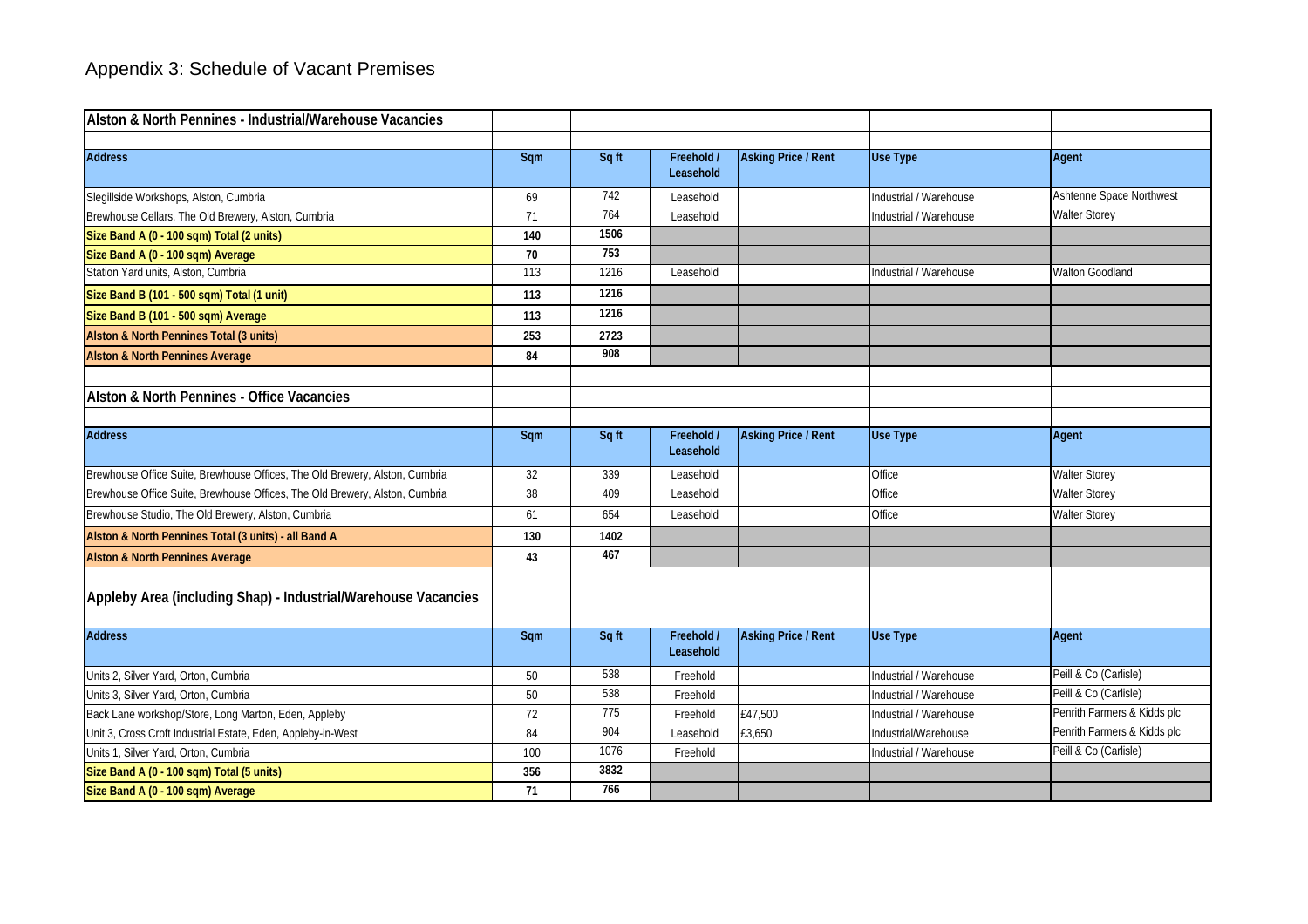| Cross Croft Industrial Estate, Applebyin Westmorland, Cumbria          | 318  | 3423  | Freehold                |                            | Industrial/Warehouse | Sanderson Weatherall           |
|------------------------------------------------------------------------|------|-------|-------------------------|----------------------------|----------------------|--------------------------------|
| Size Band B (101 - 500 sqm) Total (1 unit)                             | 318  | 3423  |                         |                            |                      |                                |
| Size Band B (101 - 500 sqm) Average                                    | 318  | 3423  |                         |                            |                      |                                |
| Cross Croft Industrial Estate, Applebyin Westmorland, Cumbria          | 833  | 8966  | Freehold                |                            | Industrial/Warehouse | Sanderson Weatherall           |
| Cross Croft Industrial Estate, Applebyin Westmorland, Cumbria          | 973  | 10473 | Freehold                |                            | Industrial/Warehouse | Sanderson Weatherall           |
| Size Band C (501 - 1000 sqm) Total (2 units)                           | 1806 | 19440 |                         |                            |                      |                                |
| Size Band C (501 - 1000 sqm) Average                                   | 903  | 9720  |                         |                            |                      |                                |
| Appleby Area Total (8 units) - all Band A                              | 2480 | 26694 |                         |                            |                      |                                |
| <b>Appleby Average</b>                                                 | 310  | 3337  |                         |                            |                      |                                |
|                                                                        |      |       |                         |                            |                      |                                |
| Appleby Area (including Shap) - Office Vacancies                       |      |       |                         |                            |                      |                                |
| <b>Address</b>                                                         | Sqm  | Sq ft | Freehold /<br>Leasehold | <b>Asking Price / Rent</b> | <b>Use Type</b>      | Agent                          |
| Appleby Business Centre, Eden, Appleby, Cumbria                        | 19   | 205   | Licence                 |                            | Office               | <b>Appleby Business Centre</b> |
| Size Band A (0 - 100 sqm) Total (1 unit)                               | 19   | 205   |                         |                            |                      |                                |
| Size Band A (0 - 100 sqm) Average                                      | 19   | 205   |                         |                            |                      |                                |
| Cross Croft Industrial Estate, Applebyin Westmorland, Cumbria          | 167  | 1798  | Freehold                |                            | Office               | Sanderson Weatherall           |
| Size Band B (101 - 500 sqm) Total (1 unit)                             | 167  | 1798  |                         |                            |                      |                                |
| Size Band B (101 - 500 sqm) Average                                    | 167  | 1798  |                         |                            |                      |                                |
| Appleby Area Total (2 units)                                           | 186  | 2002  |                         |                            |                      |                                |
| <b>Appleby Average</b>                                                 | 93   | 1001  |                         |                            |                      |                                |
|                                                                        |      |       |                         |                            |                      |                                |
| Kirkby Stephen Area (including Tebay) - Industrial/Warehouse Vacancies |      |       |                         |                            |                      |                                |
| <b>Address</b>                                                         |      |       |                         |                            |                      |                                |
|                                                                        | Sqm  | Sq ft | Freehold /<br>Leasehold | <b>Asking Price / Rent</b> | <b>Use Type</b>      | Agent                          |
| Unit 1b Kirkby Stephen Business Park                                   | 93   | 1001  | Freehold                | £80,000                    | Industrial/Warehouse | Peill & Co (Carlisle)          |
| Size Band A (0 - 100 sqm) Total (1 unit)                               | 93   | 1001  |                         |                            |                      |                                |
| Size Band A (0 - 100 sqm) Average                                      | 93   | 1001  |                         |                            |                      |                                |
| The Garage, Main Street, Brough                                        | 130  | 1399  | Freehold                | £45,000                    | Industrial/Warehouse | Penrith Farmers & Kidds plc    |
| Unit 1a Kirkby Stephen Business Park                                   | 186  | 2002  | Freehold                | £150,000                   | Industrial/Warehouse | Peill & Co (Carlisle)          |
| Unit 1c Kirkby Stephen Business Park                                   | 186  | 2002  | Freehold                | £150,000                   | Industrial/Warehouse | Peill & Co (Carlisle)          |
| New Unit, Sidings Industrial Estate, Tebay, Cumbria                    | 420  | 4521  | Leasehold               | £17,500                    | Industrial/Warehouse | Carigiet Cowen                 |
| Size Band B (101 - 500 sqm) Total (4 units)                            | 922  | 9924  |                         |                            |                      |                                |
| Size Band B (101 - 500 sqm) Average                                    | 231  | 2481  |                         |                            |                      |                                |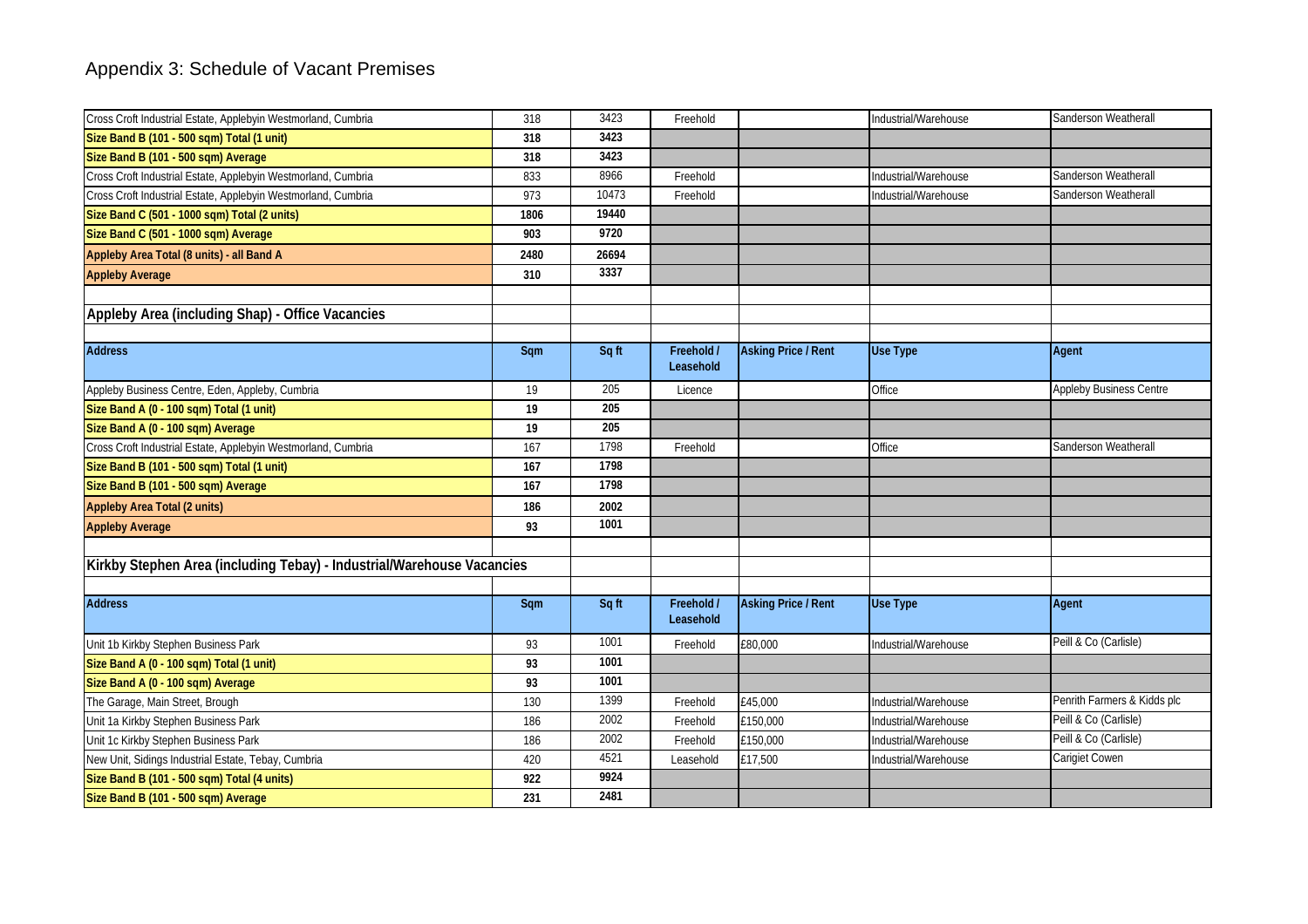| Kirkby Stehen Area Total (5 units)                                     | 1015 | 10925 |                         |                            |                      |                             |
|------------------------------------------------------------------------|------|-------|-------------------------|----------------------------|----------------------|-----------------------------|
| <b>Kirkby Stephen Average</b>                                          | 203  | 2185  |                         |                            |                      |                             |
|                                                                        |      |       |                         |                            |                      |                             |
| Penrith - Industrial/Warehouse Vacancies                               |      |       |                         |                            |                      |                             |
| <b>Address</b>                                                         | Sqm  | Sq ft | Freehold /<br>Leasehold | <b>Asking Price / Rent</b> | <b>Use Type</b>      | Agent                       |
| Skirskgill Business Park, Redhills, Penrith, Cumbria                   | 23   | 248   | Leasehold               | £45                        | Industrial/Warehouse | <b>Walton Goodland</b>      |
| Wood-works, Unit 24 Bowerbank Way, Gilwilly Industrial Estate          | 30   | 323   | Leasehold               |                            | Industrial/Warehouse | Penrith Farmers & Kidds plc |
| Unit 67B, Gilwilly Industrial Estate, Penrith, Cumbria                 | 41   | 441   | Leasehold               | £4,350                     | Industrial/Warehouse | Walton Goodland             |
| Unit D, Skirsgill Business Park, Penrith, Cumbria                      | 52   | 560   |                         | £2,750                     | Industrial/Warehouse | <b>Walton Goodland</b>      |
| Units at Plot 1a/b, North Lakes Business Park, Penrith, Cumbria        | 61   | 657   | Leasehold               |                            | Industrial/Warehouse | Penrith Farmers & Kidds plc |
| Units at Plot 1a/b, North Lakes Business Park, Penrith, Cumbria        | 61   | 657   | Leasehold               |                            | Industrial/Warehouse | Penrith Farmers & Kidds plc |
| Units at Plot 1a/b, North Lakes Business Park, Penrith, Cumbria        | 61   | 657   | Leasehold               |                            | Industrial/Warehouse | Penrith Farmers & Kidds plc |
| Units at Plot 1a/b, North Lakes Business Park, Penrith, Cumbria        | 61   | 657   | Leasehold               |                            | Industrial/Warehouse | Penrith Farmers & Kidds plc |
| Units at Plot 1a/b, North Lakes Business Park, Penrith, Cumbria        | 61   | 657   | Leasehold               |                            | Industrial/Warehouse | Penrith Farmers & Kidds plc |
| Units at Plot 1a/b, North Lakes Business Park, Penrith, Cumbria        | 61   | 657   | Leasehold               |                            | Industrial/Warehouse | Penrith Farmers & Kidds plc |
| Unit C, Skirsgill Business Park, Penrith, Cumbria                      | 62   | 667   | Leasehold               | £2,375                     | Industrial/Warehouse | <b>Walton Goodland</b>      |
| Units 12 Skirsgill Business Park, Penrith, Cumbria                     | 66   | 710   | Leasehold               | £3,250                     | Industrial/Warehouse | <b>Walton Goodland</b>      |
| Units 13 Skirsgill Business Park, Penrith, Cumbria                     | 66   | 710   | Leasehold               | £3,250                     | Industrial/Warehouse | Walton Goodland             |
| Units 14 Skirsgill Business Park, Penrith, Cumbria                     | 66   | 710   | Leasehold               | £3,250                     | Industrial/Warehouse | <b>Walton Goodland</b>      |
| Units 15 Skirsgill Business Park, Penrith, Cumbria                     | 66   | 710   | Leasehold               | £3,250                     | Industrial/Warehouse | <b>Walton Goodland</b>      |
| Units 16 Skirsgill Business Park, Penrith, Cumbria                     | 66   | 710   | Leasehold               | £3,250                     | Industrial/Warehouse | <b>Walton Goodland</b>      |
| Unit 6, Kirkby Thore Industrial Estate, Eden, Penrith, Cumbria         | 85   | 915   | Leasehold               | £2,727                     | Industrial/Warehouse | Ashtenne Space Northwest    |
| Size Band A (0 - 100 sqm) Total (17 units)                             | 989  | 10645 |                         |                            |                      |                             |
| Size Band A (0 - 100 sqm) Average                                      | 58   | 626   |                         |                            |                      |                             |
| Unit 7 Skirsgill Business Park, Penrith, Cumbria                       | 125  | 1345  | Leasehold               | £5,350                     | Industrial/Warehouse | Walton Goodland             |
| Unit 5 Skirsgill Business Park, Penrith, Cumbria                       | 127  | 1367  | Leasehold               | £5,350                     | Industrial/Warehouse | Walton Goodland             |
| Unit 6 Skirsgill Business Park, Penrith, Cumbria                       | 134  | 1442  | Leasehold               | £5,350                     | Industrial/Warehouse | <b>Walton Goodland</b>      |
| Bank Top Store, Lazonby, Penrith, Cumbria                              | 156  | 1679  | Leasehold               | £3,750                     | Industrial/Warehouse | Penrith Farmers & Kidds plc |
| Unit 36c/d Gilwilly Road, Gilwilly Industrial Estate, Penrith, Cumbria | 194  | 2088  | Leasehold               | £11,000                    | Industrial/Warehouse | Penrith Farmers & Kidds plc |
| Hartness Road, Gilwilly Industrial Estate, Penrith, Cumbria            | 200  | 2153  | Leasehold               |                            | Industrial/Warehouse | Penrith Farmers & Kidds plc |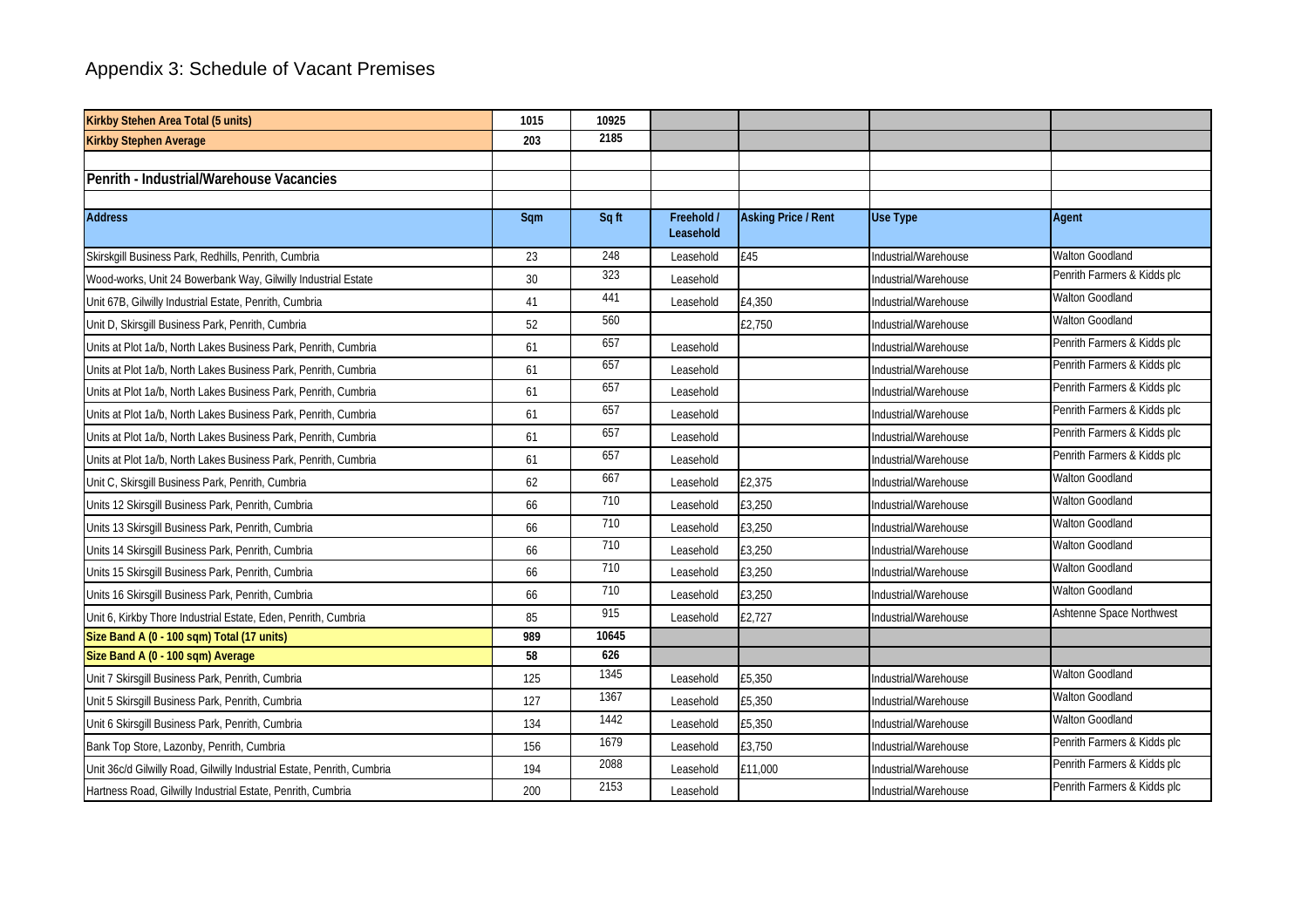| Unit 5, Penrith Industrial estate, Haweswater Road, Eden, Penrith, Cumbria | 314   | 3380   | Leasehold               | £13,500                    | Industrial/Warehouse | Penrith Farmers & Kidds plc |
|----------------------------------------------------------------------------|-------|--------|-------------------------|----------------------------|----------------------|-----------------------------|
| Plot 1, North Lakes Business park, Penrith, Cumbria                        | 319   | 3434   | Leasehold               | £15,000                    | Industrial/Warehouse | Carigiet Cowen              |
| Unit 4, Hartness Road, Gilwilly Industrial Estate, Penrith, Cumbria        | 488   | 5253   | Freehold                | £990,000                   | Industrial/Warehouse | <b>Walton Goodland</b>      |
| Size Band B (101 - 500 sqm) Total (9 units)                                | 2057  | 22141  |                         |                            |                      |                             |
| Size Band B (101 - 500 sqm) Average                                        | 229   | 2460   |                         |                            |                      |                             |
| Unit 5A, Hartness Road, Gilwilly Industrial Estate, Penrith, Cumbria       | 653   | 7029   | Freehold                | £990.000                   | Industrial/Warehouse | <b>Walton Goodland</b>      |
| Unit 5B, Hartness Road, Gilwilly Industrial Estate, Penrith, Cumbria       | 653   | 7029   | Freehold                | £990,000                   | Industrial/Warehouse | <b>Walton Goodland</b>      |
| The Warehouse, Hackthorpe Hall, Hackthorpe, Penrith, Cumbria               | 690   | 7427   | Leasehold               | £29,750                    | Industrial/Warehouse | Penrith Farmers & Kidds plc |
| Manelli House, 4 Cowper Road, Gilwilly Industrial Estate                   | 755   | 8127   | Leasehold               | £50,000                    | Industrial/Warehouse | Peill & Co (Carlisle)       |
| Manelli House, 4 Cowper Road, Gilwilly Industrial Estate                   | 822   | 8848   | Leasehold               | £50,000                    | Industrial/Warehouse | Peill & Co (Carlisle)       |
| Size Band C (501 - 1000 sqm) Total (5 units)                               | 3573  | 38459  |                         |                            |                      |                             |
| Size Band C (501 - 1000 sqm) Average                                       | 715   | 7692   |                         |                            |                      |                             |
| The Old Tile Works, Peafoot, Eden, Culgaith, Nr Penrith, Cumbria           | 2084  | 22432  | Leasehold               |                            | Industrial/Warehouse | Walton Goodland             |
| Former Cranswick Foods, Bowerbank Way, Gilwilly Industrial Park            | 2629  | 28298  | Leasehold               | £90,000                    | Industrial/Warehouse | Peill & Co (Carlisle)       |
| Bowerbank Way, Gilwilly Industrial Estate, Penrith, Cumbria                | 2629  | 28298  | Leasehold               | £90,000                    | Industrial/Warehouse | Peill & Co (Carlisle)       |
| Size Band E (2001 - 5000 sqm) Total (3 units)                              | 7342  | 79029  |                         |                            |                      |                             |
| Size Band E (2001 - 5000 sqm) Average                                      | 2447  | 26343  |                         |                            |                      |                             |
| Penrith Area Total (34 units)                                              | 13961 | 150275 |                         |                            |                      |                             |
| <b>Penrith Average</b>                                                     | 411   | 4420   |                         |                            |                      |                             |
|                                                                            |       |        |                         |                            |                      |                             |
| Penrith - Office Vacancies                                                 |       |        |                         |                            |                      |                             |
|                                                                            |       |        |                         |                            |                      |                             |
| <b>Address</b>                                                             | Sqm   | Sq ft  | Freehold /<br>Leasehold | <b>Asking Price / Rent</b> | Use Type             | Agent                       |
| Unit 3 Cumbria House, Gillwilly Industrial estate, Eden, Penrith, Cumbria  | 13    | 140    | Leasehold               |                            | Office               | Peill & Co (Kendal)         |
| Sandgate House, 33 Sandgate, Eden, Penrith, Cumbria                        | 13    | 140    | Leasehold               | £50                        | Office               | Penrith Farmers & Kidds plc |
| Unit 8 Cumbria House, Gillwilly Industrial estate, Eden, Penrith, Cumbria  | 19    | 205    | Leasehold               |                            | Office               | Peill & Co (Kendal)         |
| Business Incubator Units, Rural Enterprise Centre, Redhills                | 20    | 215    | Licence                 |                            | Office               | Cumbria Rural Enterprise    |
| Unit 1 Winderwath Farm, Eden, Temple Sowerby, Penrith, Cumbria             | 22    | 237    | Leasehold               |                            | Office               | <b>H&amp;H Bowe Ltd</b>     |
| Eden Conference Barn, Spitals Farm, Temple Sowerby, Penrith, Cumbria       | 24    | 258    |                         |                            | Office               | Penrith Farmers & Kidds plc |
| The Old Stables Office 12A, Redhills, Penrith, Cumbira                     | 26    | 280    | Leasehold               | £7,752                     | Office               | Voluntary Action Cumbria    |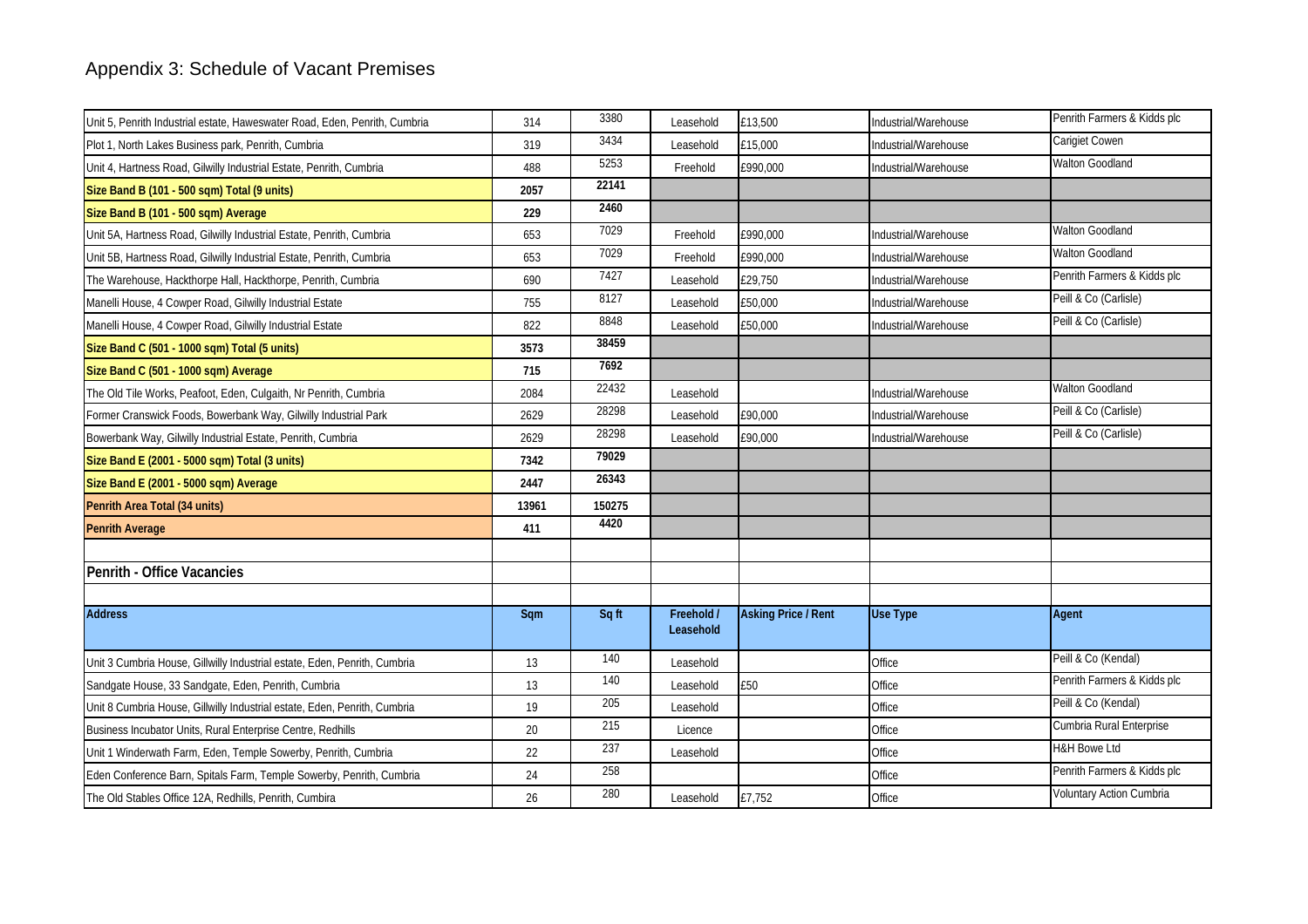| Unit 3 Winderwath Farm, Eden, Temple Sowerby, Penrith, Cumbria            | 27   | 291   | Leasehold |          | Office | <b>H&amp;H Bowe Ltd</b>     |
|---------------------------------------------------------------------------|------|-------|-----------|----------|--------|-----------------------------|
| Hackthorpe Hall, Hackthorpe, Penrith, Cumbria                             | 29   | 312   | Leasehold |          | Office | Penrith Farmers & Kidds plc |
| Unit 2 Winderwath Farm, Eden, Temple Sowerby, Penrith, Cumbria            | 29   | 312   | Leasehold |          | Office | <b>H&amp;H Bowe Ltd</b>     |
| Unit 4 Winderwath Farm, Eden, Temple Sowerby, Penrith, Cumbria            | 29   | 312   | Leasehold |          | Office | <b>H&amp;H Bowe Ltd</b>     |
| Unit 7 Cumbria House, Gillwilly Industrial estate, Eden, Penrith, Cumbria | 33   | 355   | Leasehold |          | Office | Peill & Co (Kendal)         |
| Unit 4 Cumbria House, Gillwilly Industrial estate, Eden, Penrith, Cumbria | 35   | 377   | Leasehold |          | Office | Peill & Co (Kendal)         |
| Unit 9 Cumbria House, Gillwilly Industrial estate, Eden, Penrith, Cumbria | 35   | 377   | Leasehold |          | Office | Peill & Co (Kendal)         |
| Eden Conference Barn, Spitals Farm, Temple Sowerby, Penrith, Cumbria      | 35   | 377   |           |          | Office | Penrith Farmers & Kidds plc |
| 1-2 Bluebell Lane, Blue Bell Lane, Eden, Penrith, Cumbria                 | 40   | 431   | Leasehold | £9,000   | Office | <b>Walton Goodland</b>      |
| 11 Devonshire Street, Penrith, Cumbria                                    | 40   | 431   | Leasehold | £12,000  | Office | Peill & Co (Kendal)         |
| Unit 6 Cumbria House, Gillwilly Industrial estate, Eden, Penrith, Cumbria | 42   | 452   | Leasehold |          | Office | Peill & Co (Kendal)         |
| 5 Mostyn Hall, Friargate, Eden, Penrith, Cumbria                          | 42   | 452   | Leasehold | £325     | Office | Penrith Farmers & Kidds plc |
| Unit 2 Cumbria House, Gillwilly Industrial estate, Eden, Penrith, Cumbria | 58   | 624   | Leasehold |          | Office | Peill & Co (Kendal)         |
| Thorpe Stable Barn, Tirril, Near Penrith, Cumbria                         | 67   | 721   | Leasehold | £4,000   | Office | <b>Walton Goodland</b>      |
| Office Suites, Hallin House, North Lakes Business Park, Penrith           | 73   | 786   | Leasehold | £110     | Office | Penrith Farmers & Kidds plc |
| Unit 5 Cumbria House, Gillwilly Industrial estate, Eden, Penrith, Cumbria | 85   | 915   | Leasehold |          | Office | Peill & Co (Kendal)         |
| The Coach House, Skirsgill Business Park, Redhills, Penrith, Cumbria      | 93   | 1001  | Leasehold | £9,500   | Office | <b>Walton Goodland</b>      |
| Burrowgate, Penrith, Cumbria                                              | 97   | 1044  | Leasehold |          | Office | Carigiet Cowen              |
| Size Band A (0 - 100 sqm) Total (25 units)                                | 1026 | 11044 |           |          |        |                             |
| Size Band A (0 - 100 sqm) Average                                         | 41   | 442   |           |          |        |                             |
| Hackthorpe Hall, Hackthorpe, Penrith, Cumbria                             | 120  | 1292  | Leasehold |          | Office | Penrith Farmers & Kidds plc |
| Stoddah Barn, Penruddock, Penrith, Cumbria                                | 124  | 1335  | Leasehold |          | Office | Penrith Farmers & Kidds plc |
| 9a & 10 Little Dockray, Penrith, Cumbria                                  | 125  | 1345  | Freehold  | £225,000 | Office | Penrith Farmers & Kidds plc |
| 20-21 Little Dockray, Eden, Penrith, Cumbria                              | 139  | 1496  | Leasehold | £17,000  | Office | Penrith Farmers & Kidds plc |
| Manelli House, 4 Cowper Road, Gilwilly Industrial Estate                  | 168  | 1808  | Leasehold | £15,000  | Office | P Peill & Co (Carlisle)     |
| Unit 1 Cumbria House, Gillwilly Industrial estate, Eden, Penrith, Cumbria | 177  | 1905  | Leasehold |          | Office | Peill & Co (Kendal)         |
| Unit 2, Hartness Road, Gilwilly Industrial                                | 188  | 2024  | Leasehold | £16,000  | Office | Peill & Co (Carlisle)       |
| Hartness Road, Gilwilly Industrial Estate, Penrith, Cumbria               | 193  | 2077  | Leasehold |          | Office | Penrith Farmers & Kidds plc |
| Unit 5, Penrith 40 Business Park, Penrith, Cumbria                        | 195  | 2099  | Leasehold | £25,000  | Office | Carigiet Cowen              |
| Unit 2, Ground Floor, Castle View, Penrith 40 Business Park               | 251  | 2702  | Leasehold | £27,000  | Office | <b>Walton Goodland</b>      |
| Corney House, Corney Square, Eden, Penrith, Cumbria                       | 343  | 3692  |           |          | Office | Peill & Co (Carlisle)       |